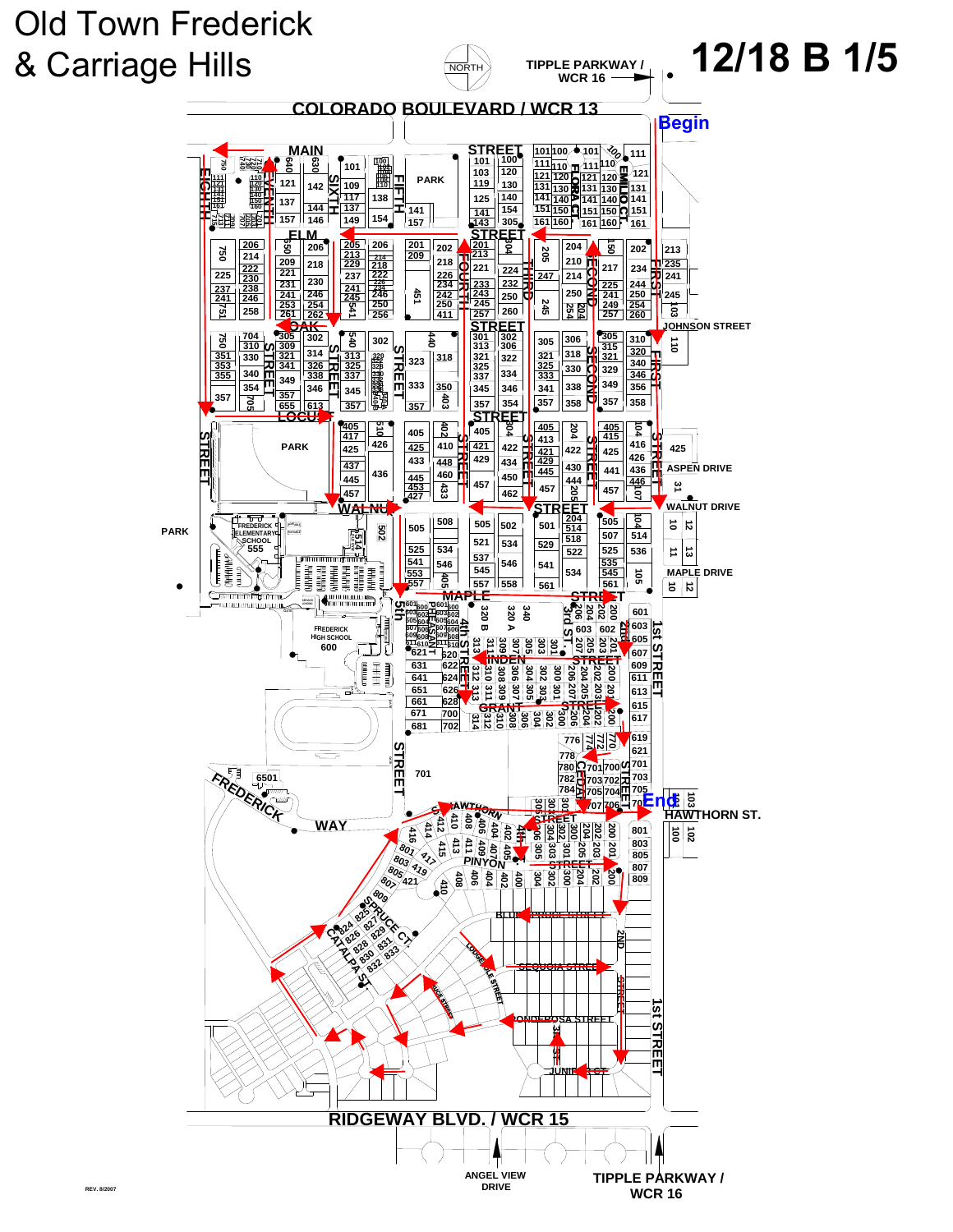## **12/18 B 2/5**

### Maple Ridge II & Clark Ranch

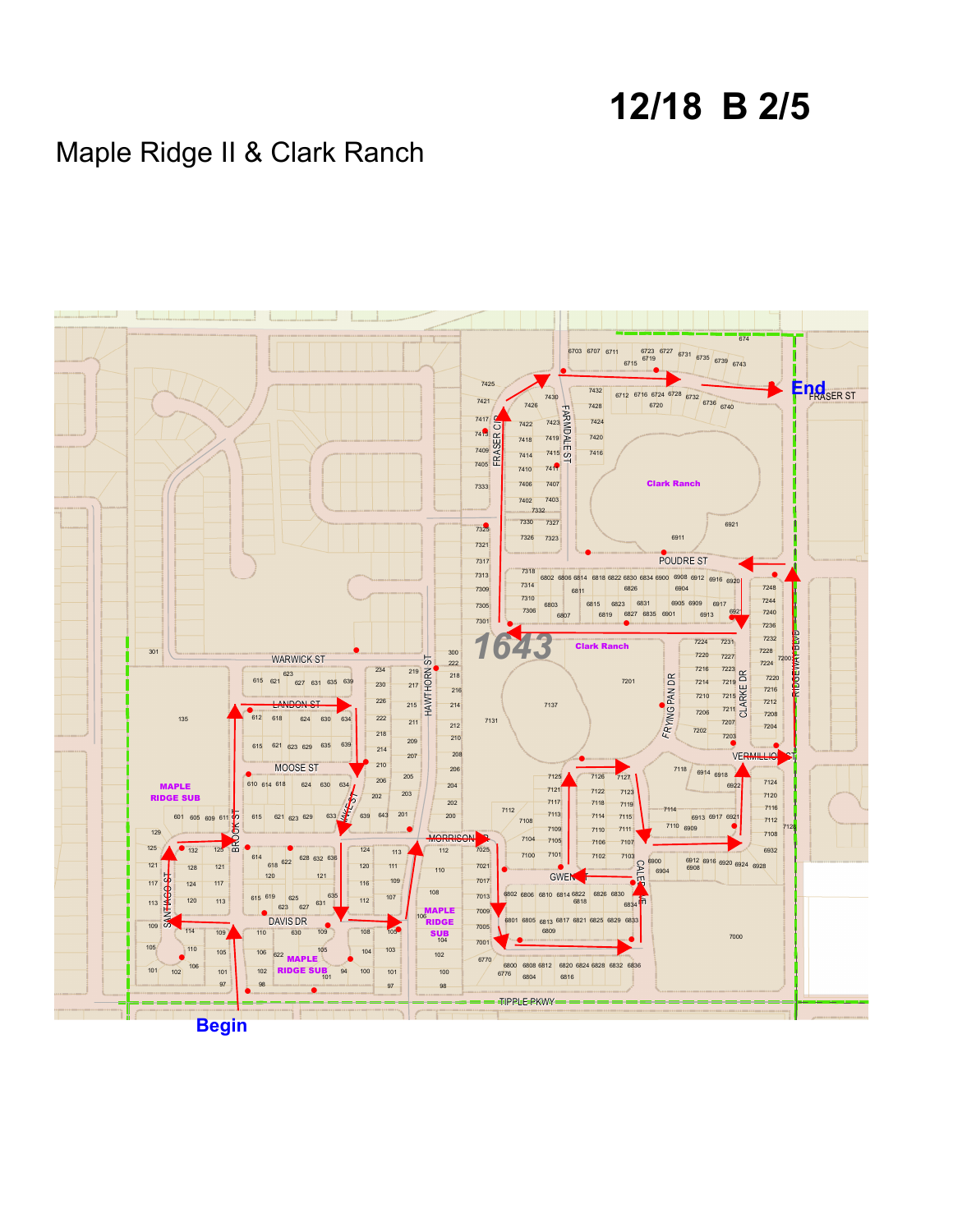### **12/18 B 3/5**

#### **Hidden Creek**

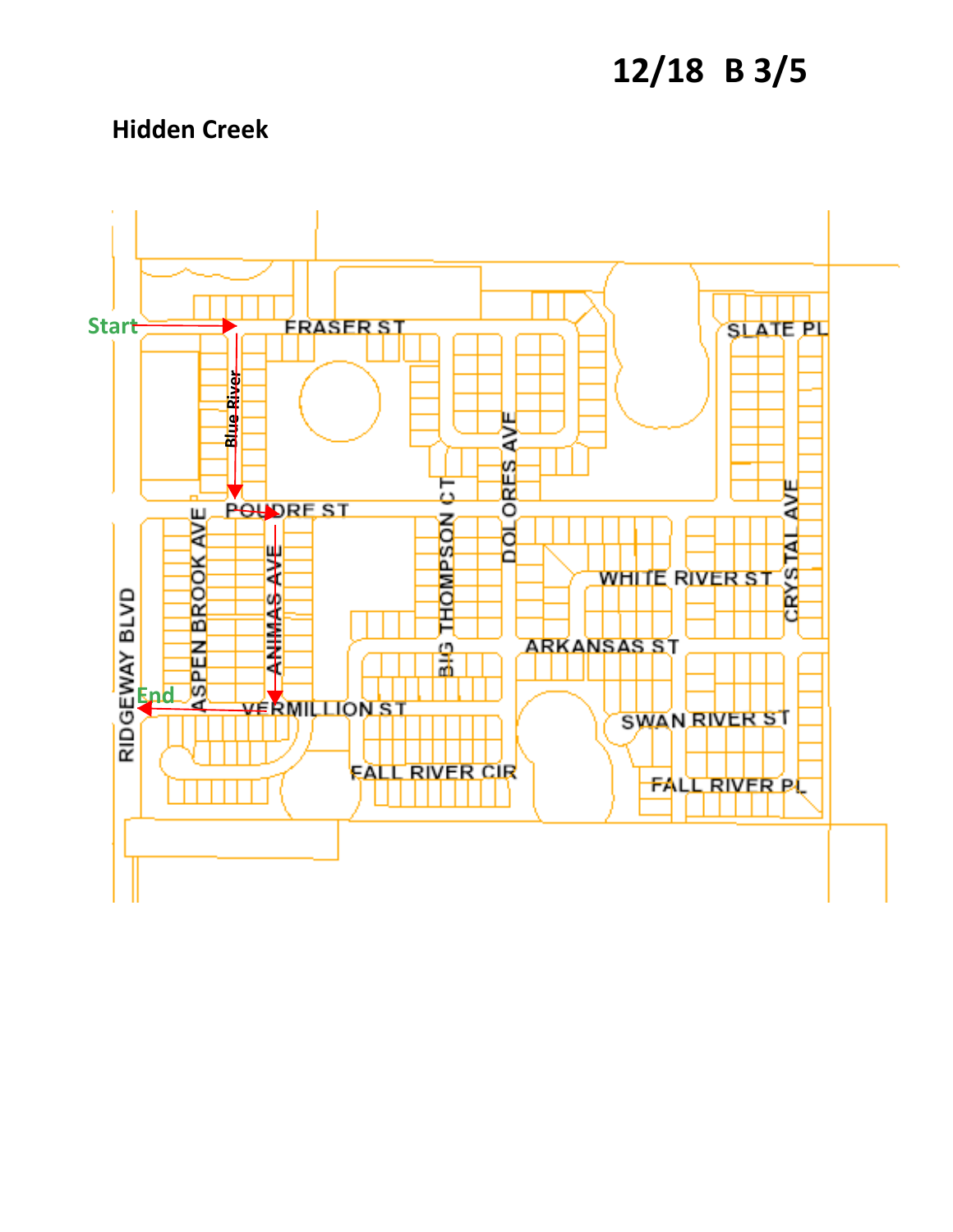Angel View